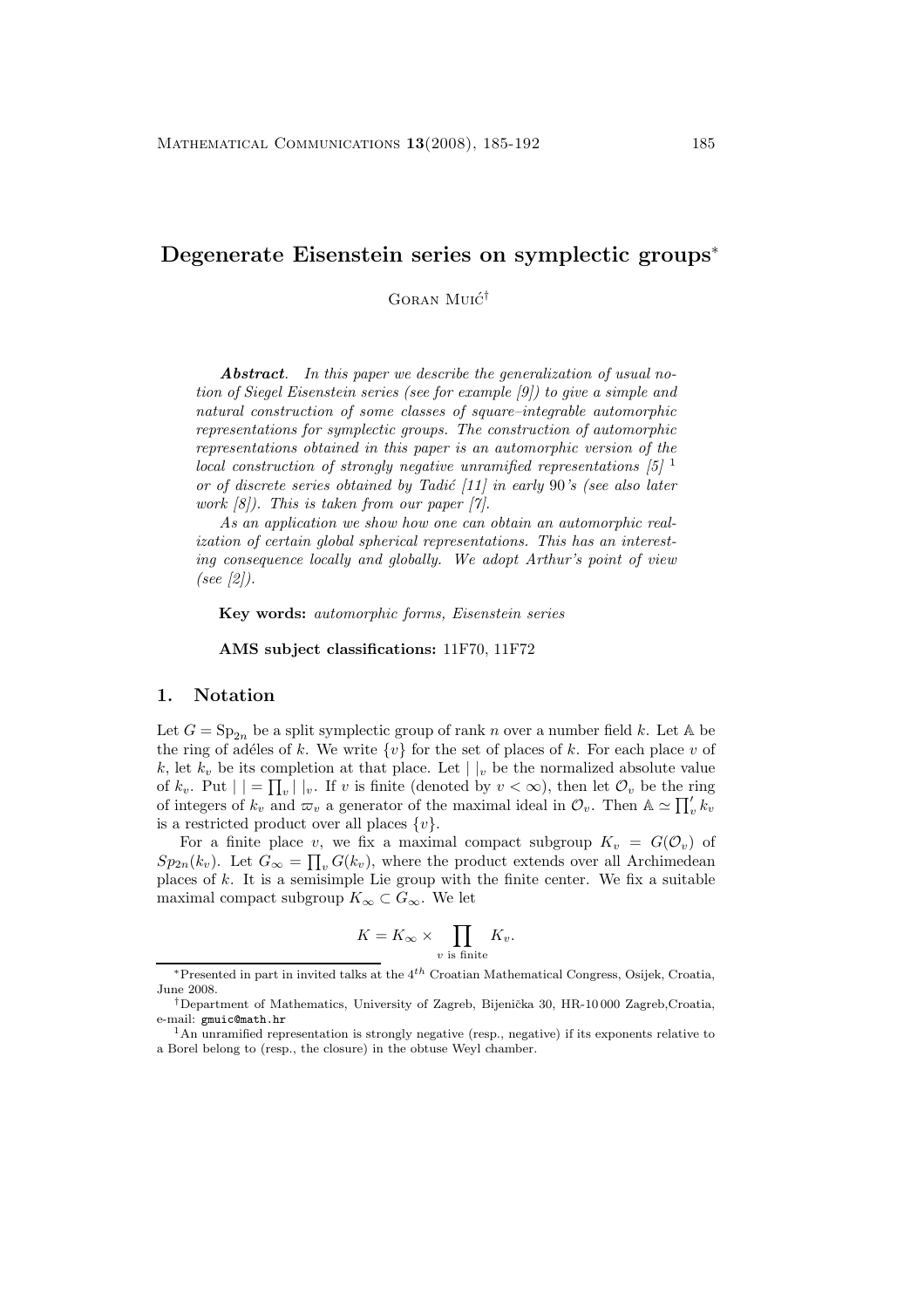This is a maximal compact subgroup of  $G(\mathbb{A})$ .

We let  $\mathfrak{g}_{\infty}$  be the Lie algebra of  $G_{\infty}$ . Let  $\mathcal{U}(\mathfrak{g}_{\infty})$  be the universal enveloping algebra of the complexified Lie algebra  $\mathfrak{g}_{\infty,\mathbb{C}} = \mathfrak{g}_{\infty} \otimes_{\mathbb{R}} \mathbb{C}$ . Let  $\mathcal{Z}(\mathfrak{g}_{\infty})$  be the center of  $\mathcal{U}(\mathfrak{g}_{\infty}).$ 

Let  $G(\mathbb{A}_f)$  be the restricted product of all  $G(k_v)$ , v is finite. The group  $G(\mathbb{A}_f)$ is a totally disconnected group, i.e. it has a basis of neighborhoods of 1 consisting of open compact subgroups. The group  $G(k)$  is embedded diagonally as a discrete subgroup of  $G(A)$ . We have the following:

$$
G(\mathbb{A}) \simeq G_{\infty} \times G(\mathbb{A}_f).
$$

We say that a continuous function  $f: G(\mathbb{A}) \to \mathbb{C}$  is smooth if  $f(\cdot, g_f) \in C^\infty(G_\infty)$ for all  $g_f \in G(\mathbb{A}_f)$ , and there exists an open compact subgroup  $L \subset G(\mathbb{A}_f)$  such that  $f(g_{\infty}, g_f \cdot l) = f(g_{\infty}, g_f)$  for all  $(g_{\infty}, g_f) \in G_{\infty} \times G(\mathbb{A}_f)$  and  $l \in L$ . Here we consider f as a function of two variables  $f(g) = f(g_{\infty}, g_f)$ , where  $g = (g_{\infty}, g_f)$ . We write  $C^{\infty}(G(\mathbb{A}))$  for the vector space of all smooth functions on  $G(\mathbb{A})$ . We let  $C_c^\infty(G({\mathbb A}))$  be the space of all smooth compactly supported functions on  $G({\mathbb A}).$ 

By definition, we let  $C^{\infty}(G(k) \setminus G(\mathbb{A})) \subset C^{\infty}(G(\mathbb{A}))$  be the subspace consisting of all functions  $f \in C^{\infty}(G(\mathbb{A}))$  such that  $f(\gamma \cdot g) = f(g)$  for all  $\gamma \in G(k)$  and  $g \in G(\mathbb{A}).$ 

Let  $X \in \mathfrak{g}_{\infty}$ . Let  $f \in C^{\infty}(G(\mathbb{A}))$ . Then we let

$$
X.f(g_{\infty}, g_f) = d/dt|_{t=0} f(g_{\infty} \exp(tX), g_f).
$$

This gives the structure of a  $\mathcal{U}(\mathfrak{g}_{\infty})$ –module on  $C^{\infty}(G(\mathbb{A}))$ . The subspace  $C^{\infty}(G(k))$  $G(\mathbb{A}))$  is a  $\mathcal{U}(\mathfrak{g}_{\infty})$ -submodule. In fact, both are invariant under the action of  $G(\mathbb{A})$ by the right translation.

The function  $f \in C^{\infty}(G(\mathbb{A}))$  is  $K_{\infty}$ -finite (on the right) if  $span_{\mathbb{C}}\{(g_{\infty}, g_f) \to$  $f(g_{\infty}k_{\infty}, g_f); k_{\infty} \in K_{\infty}$  is finite dimensional. Similarly,  $f \in C^{\infty}(G(\mathbb{A}))$  is  $\mathcal{Z}(\mathfrak{g}_{\infty})$ –finite if the space spanned by  $z.f, z \in \mathcal{Z}(\mathfrak{g}_{\infty})$  is finite dimensional. In other words, the annhilator of f in  $\mathcal{Z}(\mathfrak{g}_{\infty})$  has finite codimension. By a well–known result, if  $f \in C^{\infty}(G(\mathbb{A}))$  is  $K_{\infty}$ -finite and  $\mathcal{Z}(\mathfrak{g}_{\infty})$ -finite, then it is real-analytic in  $g_{\infty}$ . We write  $C^{\infty}(G(\mathbb{A}))_{K_{\infty},Z(g_{\infty})-\text{finite}}$  for the space of all  $f \in C^{\infty}(G(\mathbb{A}))$  which are  $K_{\infty}$ –finite and  $\mathcal{Z}(\mathfrak{g}_{\infty})$ –finite on the right. Similarly, we define  $C^{\infty}(G(k))$ <br> $G(k)$  $G(A))_{K_{\infty},Z(\mathfrak{g}_{\infty})-\text{finite}}$ . The space  $C^{\infty}(G(A))_{K_{\infty},Z(\mathfrak{g}_{\infty})-\text{finite}}$  is no longer  $G(A)$ –<br>invariant but it is  $(X, Y) \times G(A)$  module. European the grace  $G^{\infty}(G(A))$ invariant but it is  $(\mathfrak{g}_{\infty}, K_{\infty}) \times G(\mathbb{A}_f)$ –module. Furthermore, the space  $C^{\infty}(G(k) \setminus G(\mathbb{A}))$  $G(\mathbb{A}))_{K_{\infty}, Z(\mathfrak{g}_{\infty})-\text{finite}}$  is its submodule.

An automorphic form is a function  $f \in C^{\infty}(G(k) \setminus G(\mathbb{A}))_{K_{\infty}, Z(\mathfrak{g}_{\infty})-\text{finite}}$  which satisfies certain growth condition (see [3], 4.2). The space of all automorphic forms we denote by  $\mathcal{A}(G(k) \setminus G(\mathbb{A}))$ . It is a  $(\mathfrak{g}_{\infty}, K_{\infty}) \times G(\mathbb{A}_f)$ –submodule of  $C^{\infty}(G(k) \setminus$  $G(\mathbb{A}))_{K_{\infty},Z(\mathfrak{g}_{\infty})-\text{finite}}$ .

One of the important ways to construct automorphic forms is through the Eisenstein series. This is what we explain next.

### **2. Construction of degenerate Eisenstein series**

We write  $B_n = T_n U_n$  for the Borel subgroup of G, W for its Weyl group and  $\Delta$  for the set of simple roots with respect to  $B_n$ .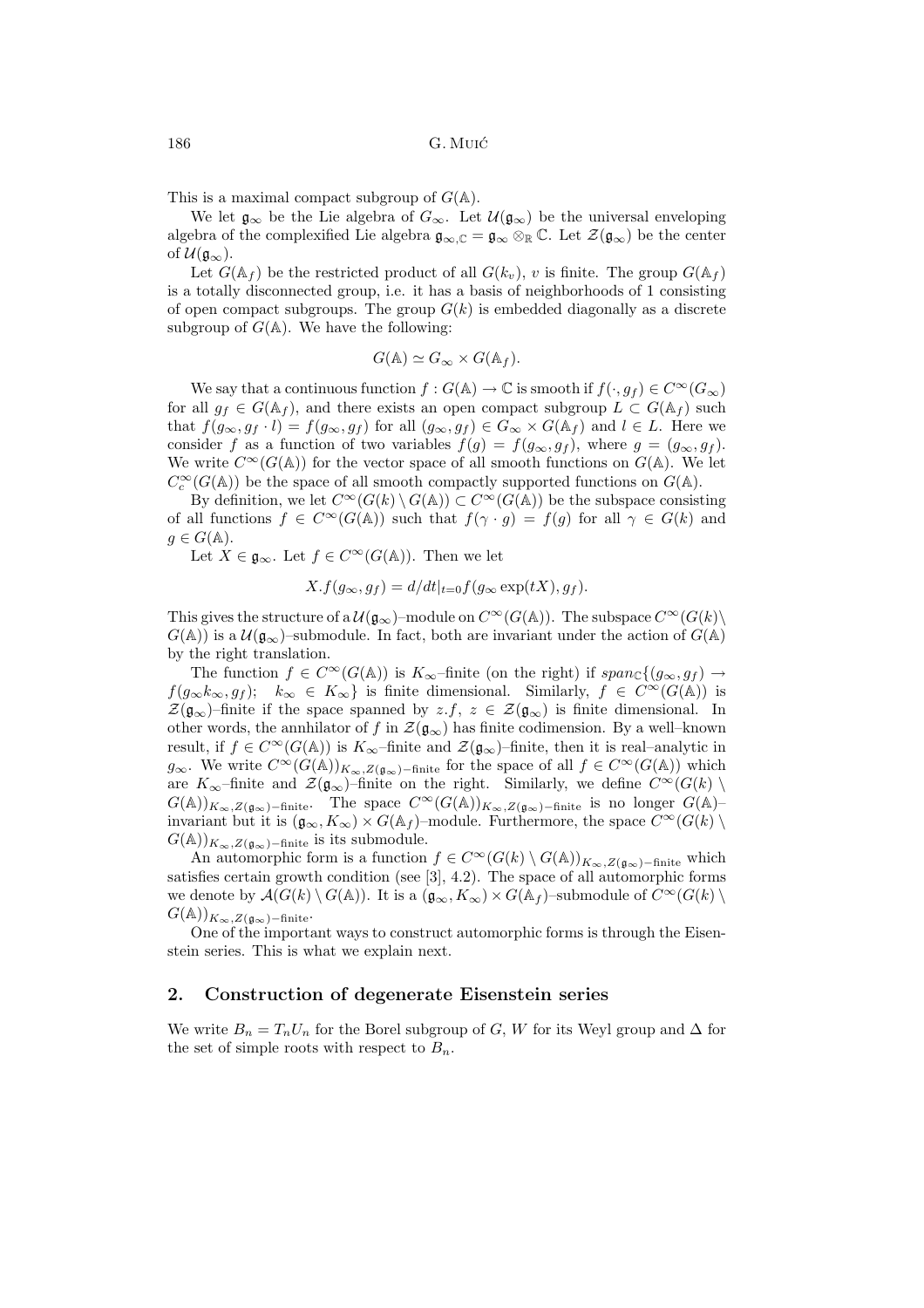Let  $P = MN$  be a maximal standard k–parabolic subgroup of  $Sp_{2n}$ . Assume  $M \simeq GL(m) \times Sp_{2n'}$ . Let

$$
V \subset \mathcal{A}(\mathrm{Sp}_{2n'}(k) \setminus \mathrm{Sp}_{2n'}(\mathbb{A}))
$$

be an irreducible subspace of the space of automorphic forms. Let us call the corresponding representation  $\Pi$ . Assume that V is concentrated on  $B_{n'}$ . (That is, there is a constant term along  $B_{n'}$  that does not vanish.) Let  $V_0$  be the space of constant terms along  $B_{n'}$  of V. The map  $V \to V_0$  defined by

$$
\varphi \leadsto (g' \mapsto \int_{U_{n'}(k)\backslash U_{n'}(\mathbb{A})} \varphi(u'g')du')
$$

is an intertwining operator. In particular, since  $V$  is irreducible and concentrated on  $B_{n'}$ , the map is an isomorphism.

For  $t \in T_{n'}(\mathbb{A})$ , we let

$$
V_0^t = l(t)V_0,
$$

where

$$
l(t)F(g') = F(t^{-1}g').
$$

The representation of  $\prod_{v < \infty} \text{Sp}_{2n'}(k_v) \times (\mathfrak{g}'_{\infty}, K'_{\infty})$  on  $V_0^t$  is irreducible and iso-<br>morphic to  $V_0$  (and to  $V$ ). The main point of that construction is that we can find morphic to  $V_0$  (and to V). The main point of that construction is that we can find  $0 \neq F \in \sum_{t \in T_{n'}(\mathbb{A})} V_0^t$  and a character  $\lambda' : T_{n'}(\mathbb{A}) \to \mathbb{C}^\times$ , necessarily trivial on  $T_{n'}(k)$ , such that

$$
F(t'g') = \delta_{B_{n'}}^{1/2}(t')\lambda'(t')F(g'),\ t' \in T_{n'}(\mathbb{A}),\ g' \in \mathrm{Sp}_{2n'}(\mathbb{A}).
$$

Hence, we have the following:

$$
F(t'u'g') = \delta_{B_{n'}}^{1/2}(t')\lambda'(t')F(g'), \ t' \in T_{n'}(\mathbb{A}), \ u' \in U_{n'}(\mathbb{A}), \ g' \in \mathrm{Sp}_{2n'}(\mathbb{A}). \tag{1}
$$

The same identity holds for all functions in the subrepresentation– $\prod_{v<\infty} \text{Sp}_{2n'}(k_v) \times$  $(\mathfrak{g}'_{\infty}, K'_{\infty})$   $V' \subset \sum_{t \in T_{n'}(\mathbb{A})} V_0^t$  generated by F. Clearly,  $V'$  is direct sum of irreducible representations all isomorphic to  $V$ . Therefore, we may assume that  $V'$  is itself irreducible. Then (1) implies the embedding

$$
\Pi \hookrightarrow \mathrm{Ind}_{B_{n'}(\mathbb{A})}^{\mathrm{Sp}_{2n'}(\mathbb{A})}(\lambda'). \tag{2}
$$

Let  $\mu : k^{\times} \setminus \mathbb{A}^{\times} \to \mathbb{C}^{\times}$  be a (unitary) grössencharacter. The representation  $\mu 1_{GL(m,\mathbb{A})}$  is an automorphic representation of  $GL(m,\mathbb{A})$  on the one dimensional space  $W \subset A(GL(m,k) \setminus GL(m,\mathbb{A}))$ . The computation of the constant term  $W_0$  of W along Borel subgroup  $B_m^{GL}$  gives an embedding:

$$
\mu \mathbf{1}_{GL(m,\mathbb{A})} \hookrightarrow \mathrm{Ind}_{B_m^{GL}(\mathbb{A})}^{GL_m(\mathbb{A})} \left( | \ |^{s-(m-1)/2} \mu \otimes \cdots \otimes | \ |^{s+(m-1)/2} \mu \right).
$$

Fixing above data, we can realize the induction in stages:

$$
\operatorname{Ind}_{M(\mathbb{A})N(\mathbb{A})}^{\operatorname{Sp}_{2n}(\mathbb{A})} |\det|^s \mu 1_{GL(m,\mathbb{A})} \otimes \Pi) \hookrightarrow
$$

$$
\operatorname{Ind}_{B_n(\mathbb{A})}^{\operatorname{Sp}_{2n}(\mathbb{A})} \left( | \ |^{s-(m-1)/2} \mu \otimes \cdots \otimes | \ |^{s+(m-1)/2} \mu \otimes \lambda_1 \otimes \cdots \otimes \lambda_{n'} \right)
$$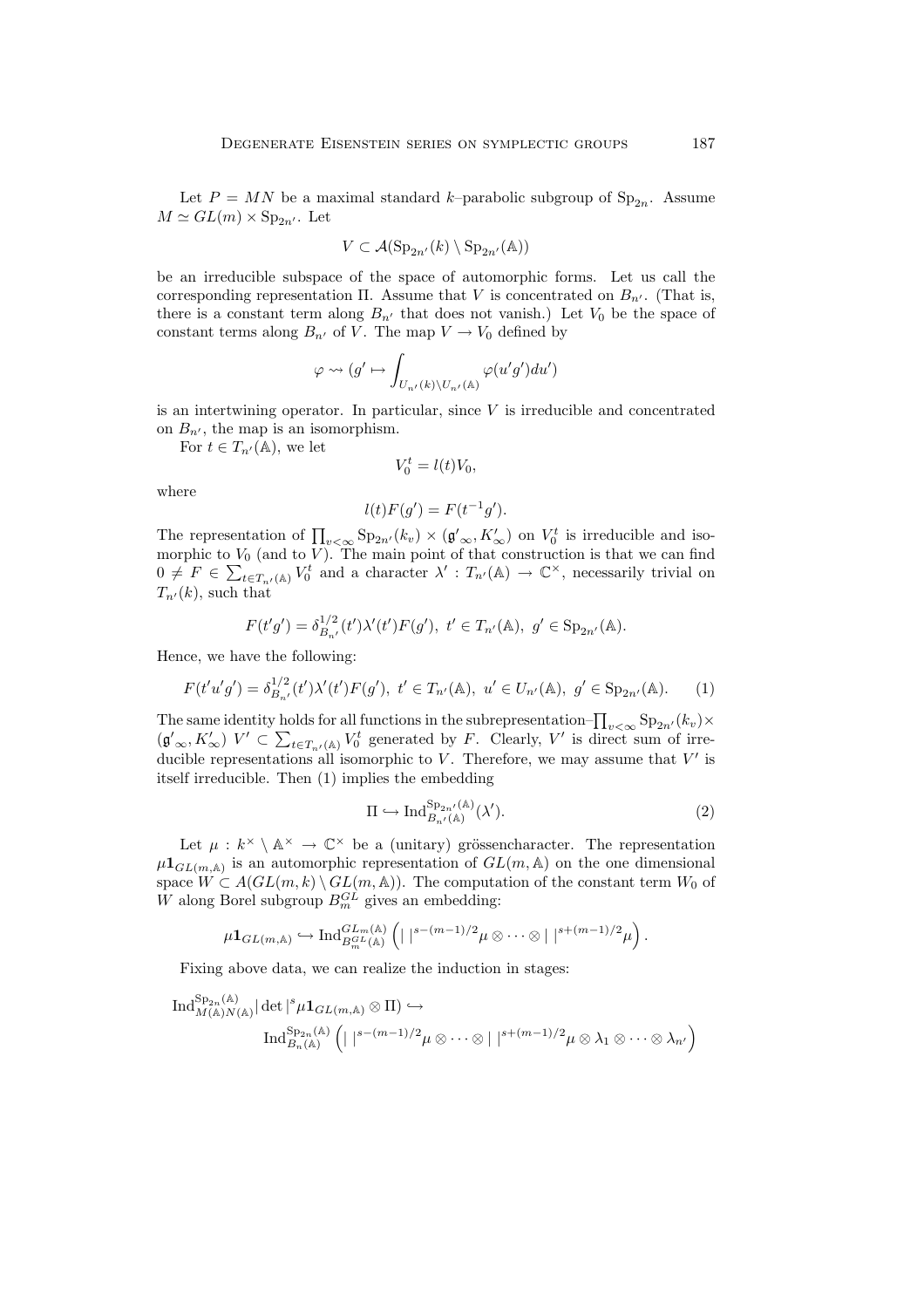188 G. Muic´

which enables us to fix a nice realization for  $\text{Ind}_{M(\mathbb{A})N(\mathbb{A})}^{\text{Sp}_{2n}(\mathbb{A})}(|\det|^s\mu 1_{GL(m,\mathbb{A})}\otimes\Pi)$  with analytic sections  $f_s$ . Then we define a *degenerate Eisenstein series* as follows:

$$
E(f_s, g) = \sum_{\gamma \in P(k) \backslash \text{Sp}_{2n}(k)} f_s(\gamma g) \tag{3}
$$

as opposed to the usual Eisenstein series:

$$
E(f_s, g) = \sum_{\gamma \in B_n(k) \backslash \text{Sp}_{2n}(k)} f_s(\gamma g).
$$

This series converges for  $Re(s)$  sufficiently large and continues to a meromorphic function in s. Obviously it as an automorphic form in  $\mathcal{A}(\mathrm{Sp}_{2n}(k)\backslash \mathrm{Sp}_{2n}(\mathbb{A}))$ . Finally, its analytic behaviour is controlled by its constant term along Borel  $B_n$ . More precisely, they have the same set of poles (counting with multiplicity).

The Eisenstein series given by (3) is concentrated on the Borel subgroup, and its constant term along  $B_n$  is given by

$$
E_0(f_s, g) = \int_{U_n(k)\backslash U_n(\mathbb{A})} E(f_s, ug) du = \sum_{w \in W, w(\Delta \backslash {\alpha}) > 0} M(\lambda(\underline{s}), w) f_s(g).
$$
 (4)

Here  $\alpha$  is the unique simple root in N and we write

$$
\lambda(s) = | \; |^{s-(m-1)/2} \mu \otimes \cdots \otimes | \; |^{s+(m-1)/2} \mu \otimes \lambda_1 \otimes \cdots \otimes \lambda_n.
$$

We remind the reader that  $M(\lambda(\underline{s}), w)$  that is the standard intertwining operator  $\text{Ind}_{B_n(\mathbb{A})}^{\text{Sp}_{2n}(\mathbb{A})}(\lambda(\underline{s})) \to \text{Ind}_{B_n(\mathbb{A})}^{\text{Sp}_{2n}(\mathbb{A})}(w(\lambda(\underline{s})))$ . For  $Re(s) >> 0$ , it is given by the integral:

$$
M(\lambda(\underline{s}), w)f_s(k) = \int_{U_n(\mathbb{A}) \cap wU_n(\mathbb{A})w^{-1} \backslash U_n(\mathbb{A})} f_s(\widetilde{w}^{-1}uk), \quad k \in K,
$$
 (5)

which does not depend on the choice of the representative  $\tilde{w}$  for w in  $\text{Sp}_{2n}(k)$ .

This intertwining operators factors into a product of the local intertwining operators that needs to be suitable normalized:

$$
M(\lambda(\underline{s}), w)f_s = \otimes_v A(\lambda(\underline{s})_v, \widetilde{w})f_{s,v},
$$

for factorizable  $f_s = \otimes_v f_{s,v}$ .

The expression (4) is studied using local methods of [5] by normalizing intertwining operators as in [4] or [10].

The normalizing factor is defined by

$$
r(\lambda(\underline{s})_v, w) = \prod_{\alpha \in \Sigma^+, w(\alpha) < 0} \frac{L(1, \lambda(\underline{s})_v \circ \alpha^\vee) \epsilon(0, \lambda(\underline{s})_v \circ \alpha^\vee, \psi_v)}{L(0, \lambda(\underline{s})_v \circ \alpha^\vee)},
$$

where  $L$  and  $\epsilon$ -factors are the usual one. We let

$$
\mathcal{N}(\lambda(\underline{s})_v, \widetilde{w}) = r(\lambda(\underline{s})_v, w) A(\lambda(\underline{s})_v, \widetilde{w}).
$$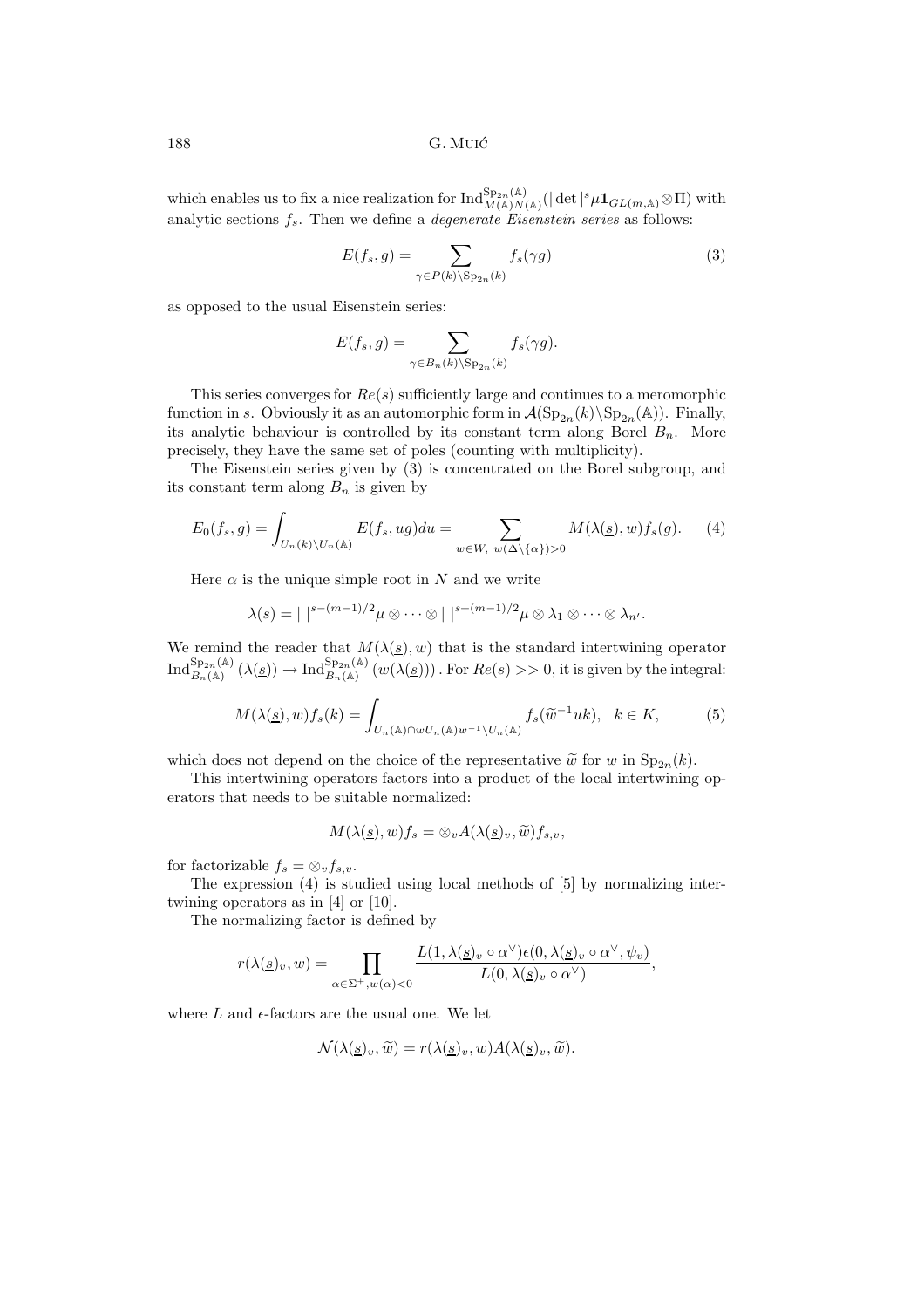Since  $f_s = \otimes_v f_{s,v}$  is unramified (that is,  $K_v$ –invariant) outside of finite set S of places of k (containing all Archimedean places), we have

$$
M(\lambda(\underline{s}), w) f_s
$$
  
= 
$$
\left(\prod_{\substack{\alpha \in \Sigma^+ \\ w(\alpha) < 0}} \frac{L(0, \lambda(\underline{s}) \circ \alpha^{\vee})}{L(1, \lambda(\underline{s}) \circ \alpha^{\vee}) \epsilon(0, \lambda(\underline{s}) \circ \alpha^{\vee})}\right) \otimes_{v \in S} \mathcal{N}(\lambda(\underline{s})_v, \widetilde{w}) f_{s,v} \otimes_{v \notin S} \widetilde{f}_{s,v}. (6)
$$

Here, for  $v \notin S$ ,

$$
\widetilde{f}_{s,v} \in \mathrm{Ind}_{B_n(k_v)}^{\mathrm{Sp}_{2n}(k_v)}\left(w(\lambda(\underline{s})_v)\right)
$$

is unramified and normalized.

Having written the expression for the global intertwining operator in the form (3-6), we have local and global contribution to the poles of the intertwining operator and hence to the poles of the degenerate Eisenstein series.

The global contribution that comes from the term in the parenthesis

$$
\prod_{\alpha \in \Sigma^{+}, w(\alpha) < 0} \frac{L(0, \lambda(\underline{s}) \circ \alpha^{\vee})}{L(1, \lambda(\underline{s}) \circ \alpha^{\vee}) \epsilon(0, \lambda(\underline{s}) \circ \alpha^{\vee})}
$$

is easily analyzed using some basic facts about automorphic  $L$ –functions  $L(s, u)$  $(s \in \mathbb{C})$  attached to characters  $\mu : k^{\times} \setminus \mathbb{A}^{\times} \to \mathbb{C}^{\times}$ .

We can write  $\mu$  as a restricted tensor product  $\mu = \otimes_v \mu_v$  of local characters  $\mu_v : k_v^{\times} \to \mathbb{C}^{\times}$ . We choose a non-trivial additive character  $\psi : k \setminus \mathbb{A} \to \mathbb{C}^{\times}$  and write it as a restricted product of local characters  $\psi = \prod'_v \psi_v$ . In the above setup, Tate associated local factors  $L(s, \mu_v)$  and  $\epsilon(s, \mu_v, \psi_v)$  such that the product  $\epsilon(s,\mu) = \prod_{v} \epsilon(s,\mu_v,\psi_v)$  is independent of  $\psi$  and is a finite product since for all but finite places  $\psi_v$  and  $\mu_v$  are unramified, and, in that case,  $\epsilon(s, \mu_v, \psi_v) = 1$ . Moreover, we have that the product  $L(s, \mu) = \prod_{v} L(s, \mu_v)$  initially converges for  $Re(s) > 1$ and extends to the whole complex plane as a meromorphic function satisfying the following functional equation:

$$
L(s, \mu) = \epsilon(s, \mu)L(1-s, \mu^{-1}).
$$

Moreover, if  $\mu \neq 1$ , then  $L(s, \mu)$  is holomorphic.  $L(s, 1)$  has simple poles at  $s = 0$ and  $s = 1$  and no other poles.

To controll the local contribution we can use local representation theory. This is what we explain next.

## **3. Construction of automorphic representations**

Let  $W_k$  be the Weil group of k. Let  $\hat{G}(\mathbb{C}) = SO(2n + 1, \mathbb{C})$  be the complex dual group of  $G = \mathrm{Sp}_{2n}$ .

We say that an Arthur parameter  $\varphi: W_k \times SL(2, \mathbb{C}) \to \hat{G}(\mathbb{C})$  is spherical unipotent if it is trivial on  $W_k$ . Thus, it is of the form  $\varphi : SL(2,\mathbb{C}) \to \hat{G}(\mathbb{C})$ . We can find a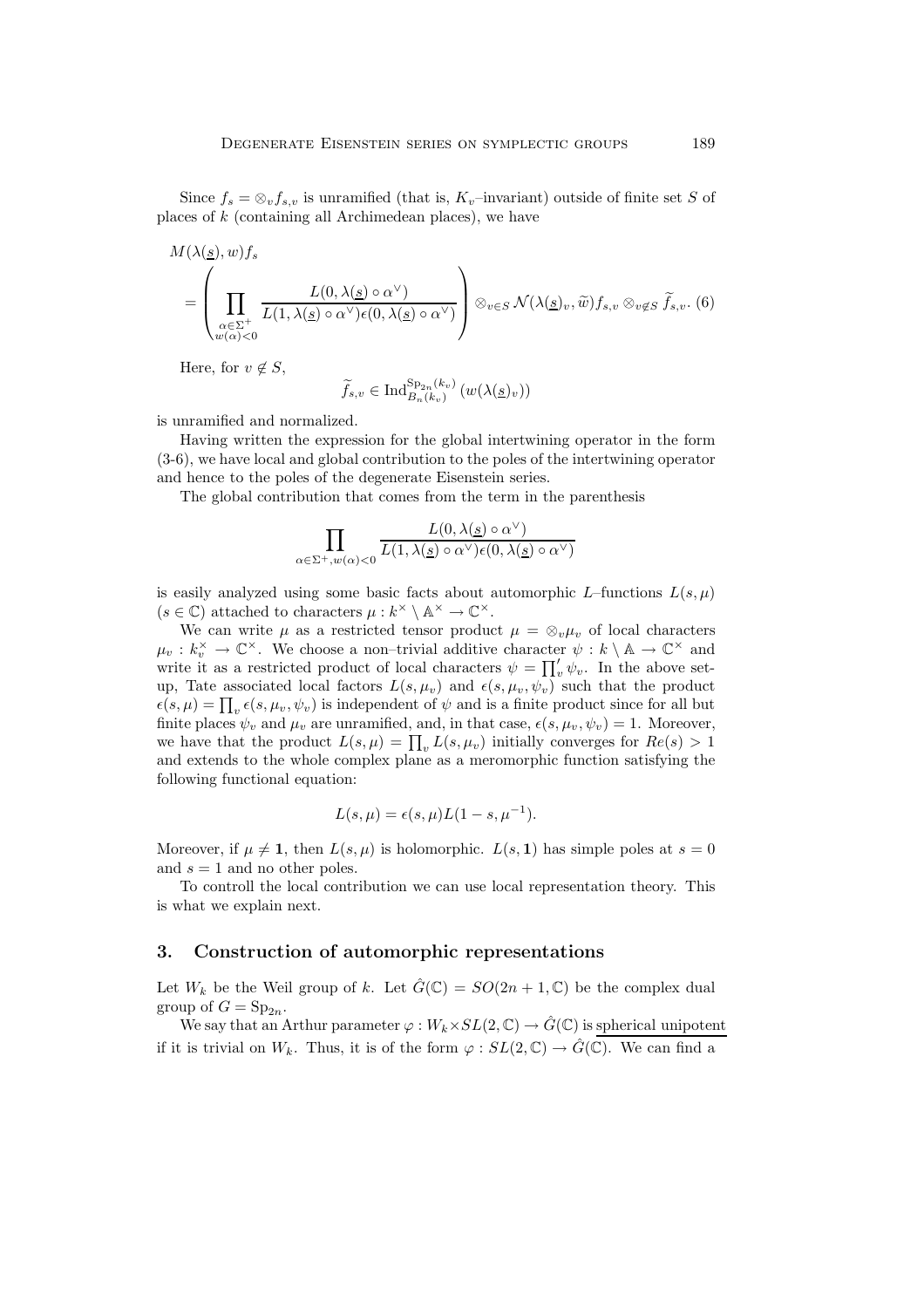190 G. Muic´

unique increasing sequence of positive integers  $(m_1, \ldots, m_k)$ ,

$$
\sum_{i=1}^{k} 2m_i + 1 = 2n + 1,
$$

such that

$$
\varphi = \oplus_{i=1}^k V_{2m_i+1}.\tag{7}
$$

We remark that k must be odd.

Let  $\lambda(\varphi) : T_{min}(k) \setminus T_{min}(\mathbb{A}) \to \mathbb{C}^{\times}$  be defined by:

$$
(| |^{-m_k} \otimes | |^{-m_k+1} \otimes \cdots \otimes | |^{m_{k-1}}) \otimes \cdots \otimes (| |^{-m_3} \otimes | |^{-m_3+1} \otimes \cdots \otimes | |^{m_2}) \otimes
$$
  

$$
\otimes (| |^{-m_1} \otimes | |^{-m_1+1} \otimes \cdots \otimes | |^{-1}).
$$

We remark that for  $k = 1$ , the trivial representation  $\mathbf{1}_{\text{Sp}_{2m_1}(\mathbb{A})}$  has a unique automorphic realization

$$
j(V_{2m_1+1}): \mathbf{1}_{\mathrm{Sp}_{2m_1}(\mathbb{A})} \to A_2(\mathrm{Sp}_{2m_1}(k) \setminus \mathrm{Sp}_{2m_1}(\mathbb{A})).
$$

The usual embedding

$$
\mathbf{1}_{\mathrm{Sp}_{2m_1}(\mathbb{A})} \hookrightarrow \mathrm{Ind}_{B_{m_1}(\mathbb{A})}^{\mathrm{Sp}_{2m_1}(\mathbb{A})} (|\;|^{-m_1} \otimes \cdots \otimes |\;|^{-1})
$$

is obtained computing the constant term along  $B_{m_1}$  on the space of constant functions  $Image(j(V_{2m_1+1}))$ .

First, we describe the construction of the spherical component.

**Theorem 1.** Let  $k > 0$  be an odd integer. Under above assumptions, the *unique irreducible* K-spherical subquotient  $\sigma(\varphi)$  of the globally induced representa- $\text{tion Ind}_{B_n(\mathbb{A})}^{Sp_{2n}(\mathbb{A})}(\lambda(\varphi))$  *is its subrepresentation, and there is a non–zero embedding*  $j(\varphi): \sigma(\varphi) \to A_2(\mathrm{Sp}_{2n}(k) \setminus \mathrm{Sp}_{2n}(\mathbb{A}))$  *constructed recursively as follows. Let*  $k \geq 3$ *. Put*  $\varphi' = \bigoplus_{i=1}^{k-2} V_{2m_i+1}$  and  $2n' + 1 = \sum_{i=1}^{k-2} 2m_i + 1$ *. Consider the global induced representation*

$$
\operatorname{Ind}_{P(\mathbb{A})}^{\operatorname{Sp}_{2n'+4m_{k-1}+2}(\mathbb{A})} \left( |\det|^s \mathbf{1}_{\operatorname{GL}(2m_{k-1}+1,\mathbb{A})} \otimes \operatorname{Image}(j(\varphi')) \right),\tag{8}
$$

*where* P *is a standard parabolic subgroup of*  $Sp_{2n'+4m_{k-1}+2}$  *with Levi factor*  $GL(2m_{k-1}+1) \times Sp_{2n'}$ . (At  $s=0$  this representation is unitary and therefore semi*simple (of infinite length).) Then the map obtained from a degenerate Eisenstein series*

$$
f_s \leadsto E(f_s, \cdot)|_{s=0} \tag{9}
$$

*is an intertwining operator*

$$
\operatorname{Ind}_{P(\mathbb{A})}^{\operatorname{Sp}_{2n'+4m_{k-1}+2}(\mathbb{A})}\left(\mathbf{1}_{\operatorname{GL}(2m_{k-1}+1,\mathbb{A})}\otimes\operatorname{Image}(j(\varphi'))\right)\to\\\hspace{2.5cm}A(\operatorname{Sp}_{2n'+4m_{k-1}+2}(k)\setminus\operatorname{Sp}_{2n'+4m_{k-1}+2}(\mathbb{A})),
$$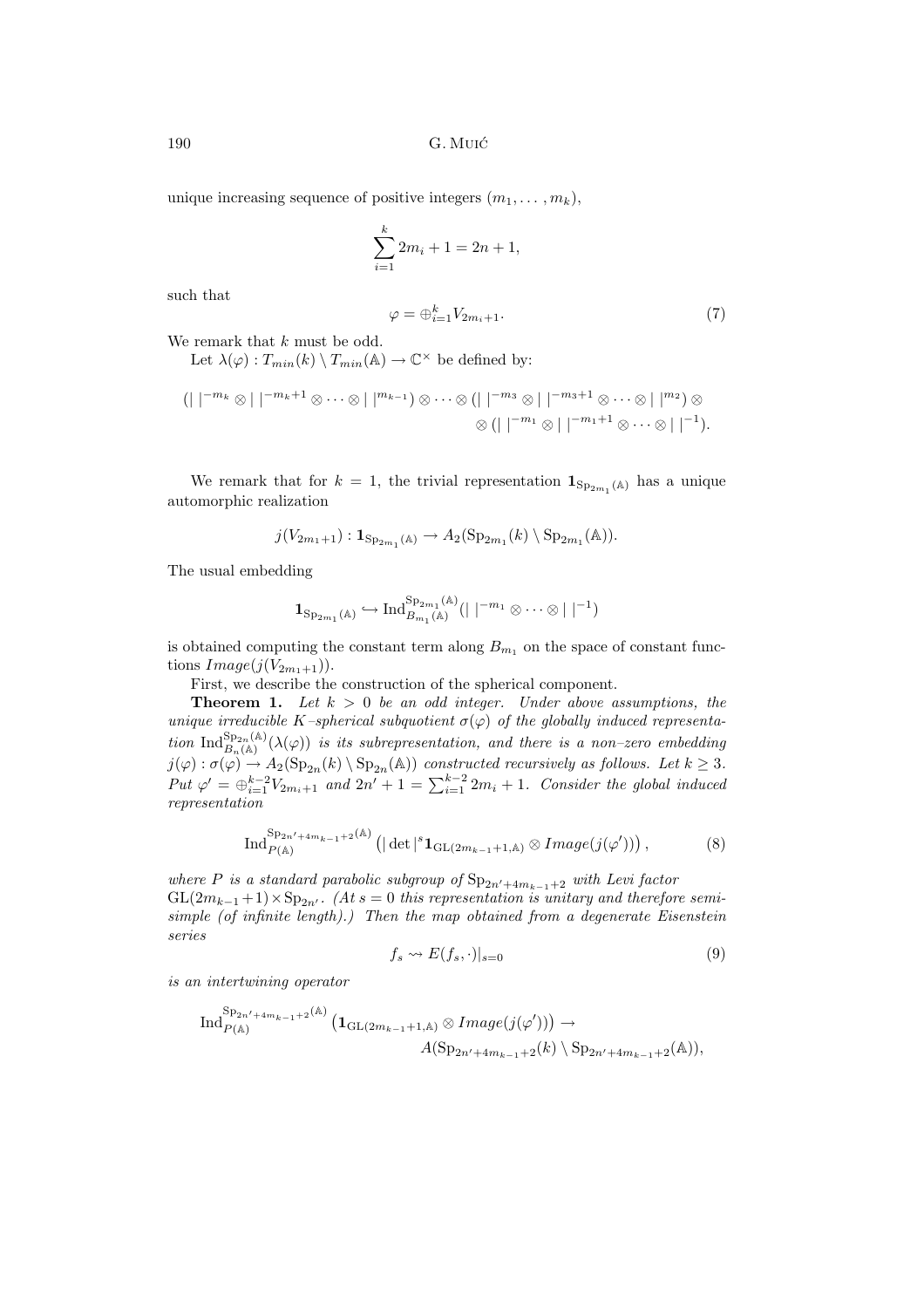*which is non–trivial on the unique irreducible* K*–spherical subrepresentation of (8) for* s = 0*; let us write* X *for the image of the* K*–spherical subrepresentation. Taking*  $the constant term of X along Borel B<sub>n'+2m<sub>k-1</sub>+1</sub> we obtain the following embedding:$ 

$$
X \hookrightarrow \operatorname{Ind}_{B_{n'+2m_{k-1}+1}(\mathbb{A})}^{\operatorname{Sp}_{2n'+4m_{k-1}+2}(\mathbb{A})} \left( \mid \mid^{-m_{k-1}} \otimes \mid \mid^{-m_{k-1}+1} \otimes \cdots \otimes \mid \mid^{m_{k-1}} \otimes \lambda(\varphi') \right) \tag{10}
$$

*which we use to construct degenerate Eisenstein series*

$$
f_s \rightsquigarrow E(f_s, g) = \sum_{\gamma \in P(k) \backslash \text{Sp}_{2n}(k)} f_s(\gamma g)
$$

*attached to the global induced representation*

$$
\operatorname{Ind}_{P(\mathbb{A})}^{\operatorname{Sp}_{2n}(\mathbb{A})} \left( |\det|^s \mathbf{1}_{\operatorname{GL}(m_k - m_{k-1}, \mathbb{A})} \otimes X \right),\tag{11}
$$

*where* P *is a standard parabolic subgroup of*  $Sp_{2n}$  *with Levi factor*  $GL(m_k - m_{k-1}) \times$ Sp2n-+4m*k*−1+2*. Then the map*

$$
\operatorname{Ind}_{P(\mathbb{A})}^{\operatorname{Sp}_{2n}(\mathbb{A})} \left( |\det|^{\frac{m_{k-1}+m_k+1}{2}} 1_{\operatorname{GL}(m_k-m_{k-1},\mathbb{A})} \otimes X \right)^K \to A(\operatorname{Sp}_{2n}(k) \setminus \operatorname{Sp}_{2n}(\mathbb{A}))
$$

*given by*

$$
f_{\frac{m_{k-1}+m_k+1}{2}} \leadsto \left(s - \frac{m_{k-1}+m_k+1}{2}\right)^2 E(f_s, \cdot)|_{s = \frac{m_{k-1}+m_k+1}{2}} \tag{12}
$$

*is well–defined and non–trivial. Let*  $E$  *be a*  $\prod_{v<\infty} \text{Sp}_{2n}(k_v) \times (\mathfrak{g}_{\infty}, K_{\infty})$ -subrepresentation of  $A(\text{Sn}_{\infty}, (k))$  Sp<sub>3</sub> (A)) generated by the image of the space of  $K$ -invariants *tation of*  $A(\mathrm{Sp}_{2n}(k)\setminus \mathrm{Sp}_{2n}(\mathbb{A}))$  generated by the image of the space of K–invariants. *Then* E *is irreducible, contained in the space of square–integrable automorphic forms*  $A_2(\mathrm{Sp}_{2n}(k) \setminus \mathrm{Sp}_{2n}(\mathbb{A}))$ *, and it induces the required embedding*  $j(\varphi) : \sigma(\varphi) \simeq E$  $A_2(\mathrm{Sp}_{2n}(k)\setminus \mathrm{Sp}_{2n}(\mathbb{A}))$ *. Finally, the embedding*  $\sigma(\varphi) \hookrightarrow \mathrm{Ind}_{B_n(\mathbb{A})}^{\mathrm{Sp}_{2n}(\mathbb{A})}(\lambda(\varphi))$  *is obtained computing the constant term of*  $E$  *along*  $B_n$ *.* 

Second, we can describe the generalization of this theorem for non–spherical representations. This requires the construction of a particular local normalized intertwining operator. (See [7], Theorem 6-21 for details.)

We end by the following remark which follows from *Theorem 1*. Let  $k = \mathbb{Q}$  and  $\infty$  be the unique Archimedean place of Q. Then  $\sigma(\varphi)_{\infty}$  is automorphic and in fact

$$
\sigma(\varphi)_{\infty} \hookrightarrow L^2(\mathrm{Sp}_{2n}(\mathbb{Q}) \setminus \mathrm{Sp}_{2n}(\mathbb{A}))
$$

with the image contained in the space of residual representations.

### **References**

[1] J. Arthur, *Unipotent automorphic representations: conjectures*, Astérisque **171-172**(1989), 13-71.